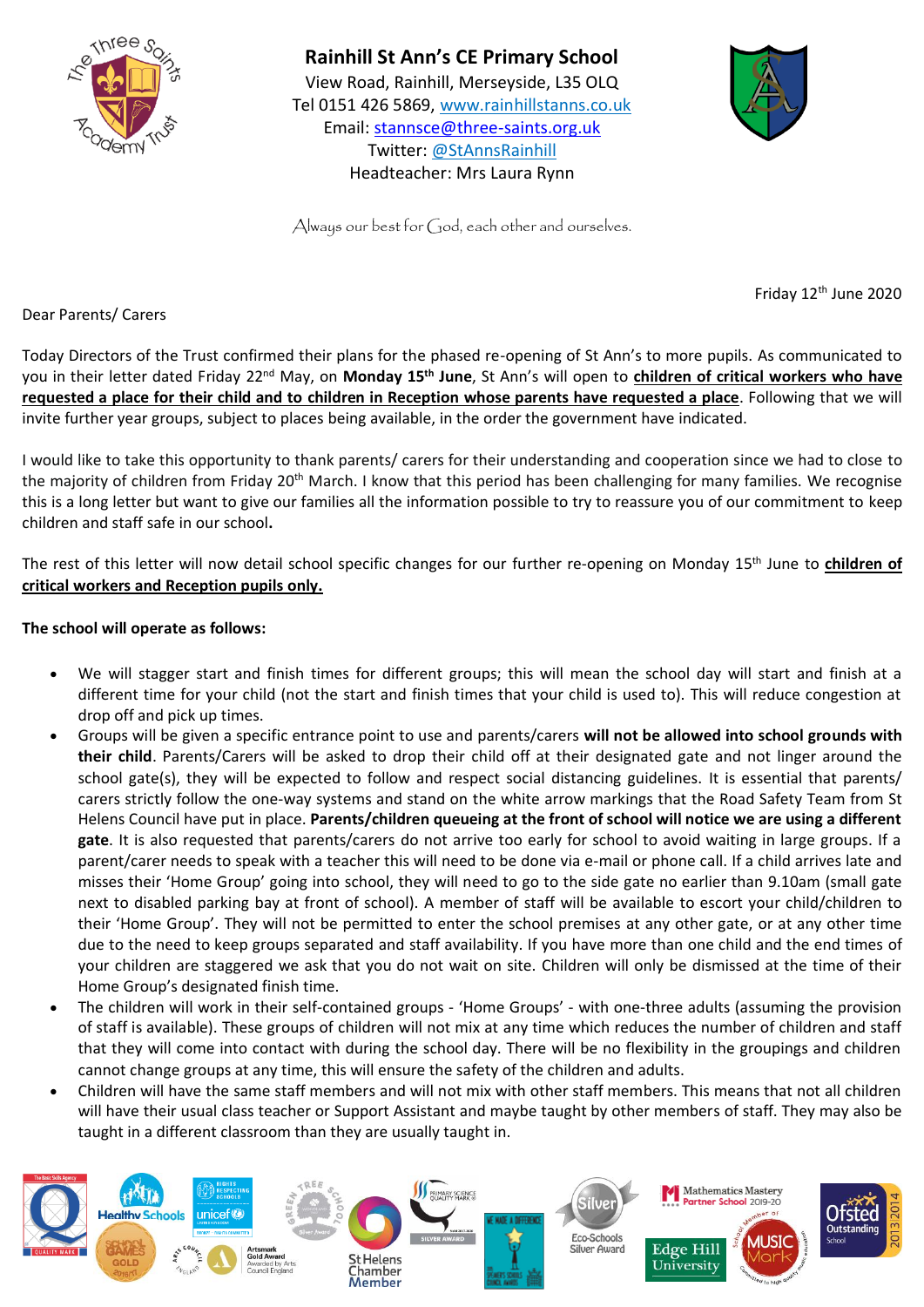



Always our best for God, each other and ourselves.

- Children will be spread around the school and each Home Group will have its own room and allocated times for breaks and lunchtimes.
- Children will eat lunch in the classroom that they are being taught in: this is to prevent children crossing in the corridor areas. They will be allowed to go to an allocated toilet one at a time.

| <b>HOME GROUP</b> | <b>HOME GROUP</b><br><b>LEADERS</b>   | <b>HOME GROUP</b><br><b>ROOM</b> | <b>START TIME</b> | <b>FINISH TIME</b> | <b>ENTRANCE &amp; EXIT</b><br><b>THAT MUST BE</b><br><b>USED</b> |
|-------------------|---------------------------------------|----------------------------------|-------------------|--------------------|------------------------------------------------------------------|
| EYT               | <b>Miss Thomson</b><br>Mrs Rimmer     | 6W                               | 8.30am            | 2.55pm             | Front gate                                                       |
| EYA               | Miss Ashcroft<br>Mrs Barrow           | 2H                               | 8.30am            | 2.55pm             | Back gate                                                        |
| 1H                | Miss Hull<br>Miss Taylor              | Y1                               | 8.40am            | 3.05pm             | Front gate                                                       |
| 1GT               | Mrs Tyrer/Mrs<br>Greaves<br>Mrs Terry | 2B                               | 8.40am            | 3.05pm             | Back gate                                                        |
| 2H                | Mr Harrison<br>Mrs Stephenson         | 50                               | 8.50am            | 3.15pm             | Front gate                                                       |
| 2B                | Miss Buckley<br>Mrs Twist             | 3G                               | 8.50am            | 3.15pm             | Back gate                                                        |
| 3R                | Mrs Robinson<br>Mrs Allcock           | 4P                               | 9.00am            | 3.25pm             | Front gate                                                       |
| 3E                | Mr Evans<br>Mrs Ince                  | 6P                               | 9.00am            | 3.25pm             | Back gate                                                        |
| 4F                | Miss Foster<br>Mrs Kavanagh           | 4F                               | 9.10am            | 3.35pm             | Front gate                                                       |
| 5/60              | Miss O'Shea<br>Mrs Crawford           | <b>EYFS</b>                      | 9.10am            | 3.35pm             | Back gate                                                        |
| 6P                | Mr Phillips<br>Mrs Hancock            | Studio                           | 9am               | 3.25pm             | Side gate                                                        |











**Edge Hill** 

University

MUS.

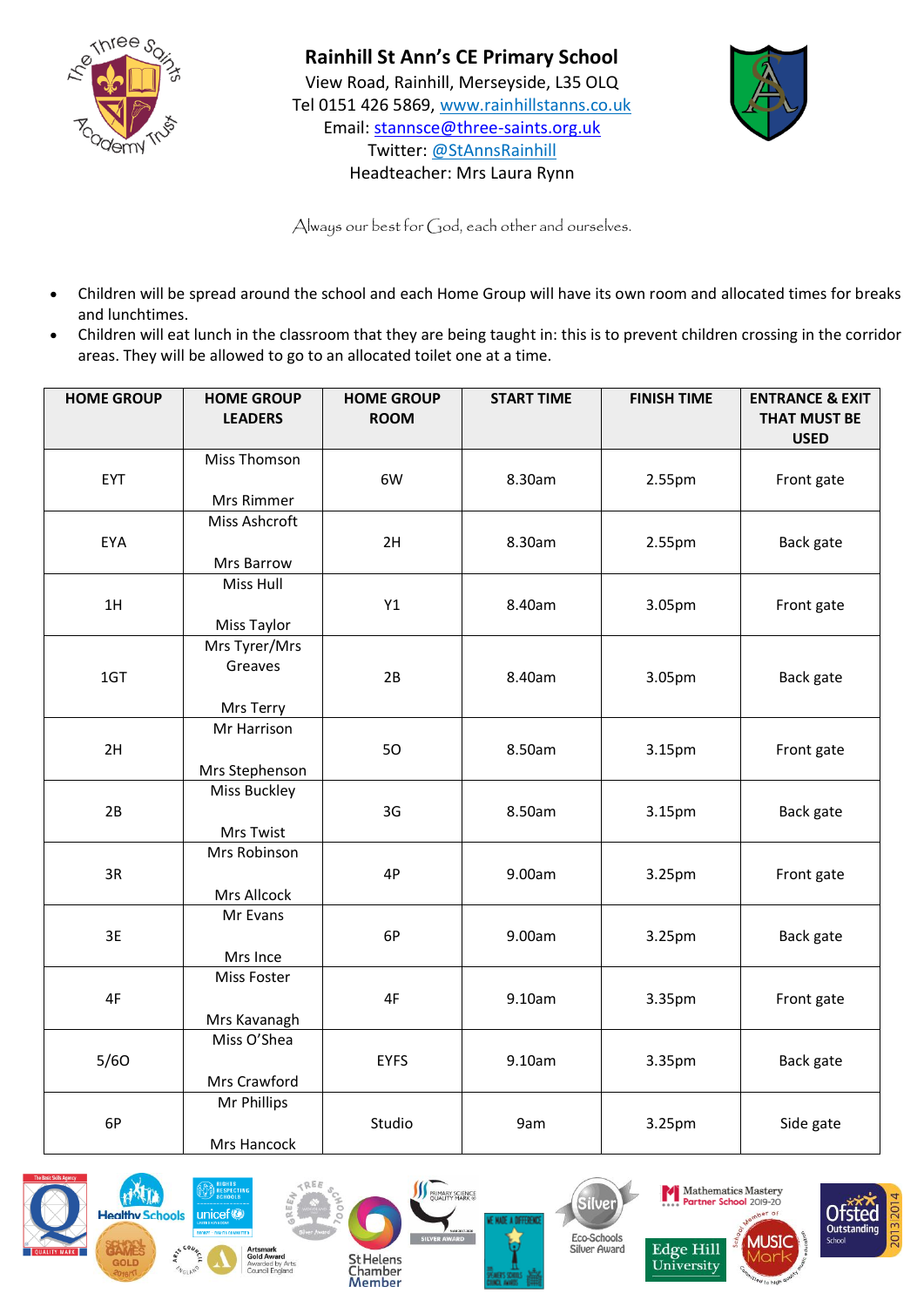

## **Rainhill St Ann's CE Primary School**  View Road, Rainhill, Merseyside, L35 OLQ Tel 0151 426 5869, [www.rainhillstanns.co.uk](http://www.rainhillstanns.co.uk/) Email: [stannsce@three-saints.org.uk](mailto:stannsce@three-saints.org.uk)



Always our best for  $\zeta_1$  od, each other and ourselves.

Twitter: @StAnnsRainhill Headteacher: Mrs Laura Rynn

- We will seat the children as far away as we can from each other and remind children at all times that they have to socially distance from each other. This is, however, difficult with small children and there will be times that children naturally gravitate towards each other. The current guidance states, "Desks should be spaced as far apart as possible". We will try our best with the space within the classrooms that we have.
- **Again, we would like to emphasise that we cannot guarantee that young children will not gravitate towards each other as they naturally do, but we will constantly remind them to keep socially distant.**
- We will not be allowing visitors into school unless they are absolutely necessary and they will be kept away from the children. All other meetings can be conducted virtually.
- Surfaces within the classroom will be cleaned throughout the day.
- Fresh clean clothing needs to be worn each day as the virus can be transmitted via fabric. We are aware that many families will not have sufficient uniform for this and so we have agreed to relax our uniform rules so that children can attend wearing either summer or winter uniform, PE kit, own clothing or a mixture of both.
- Children will be encouraged to wash their hands throughout the day and will have access to hand sanitising gel.
- All unnecessary furniture has been removed from the classrooms, alongside soft furnishings and toys: this is because they are difficult to clean as stated in the Government guidance.
- Children will not be allowed to bring in their school bags or any items from home, with the exception of a coat and sun hat. As children are not allowed to bring in a water bottle from home, they will be provided with disposable cups of water.
- School will carry on delivering and providing emergency First Aid for the children as we do now, but it will be necessary for staff members to wear PPE while completing First Aid to protect the children and themselves. This also applies to any personal hygiene care if any child requires this.
- Any child showing symptoms of the virus should not attend school, and should remain at home, as should any siblings. Parents should immediately arrange for their child to be tested.
- If a child is unwell and is showing any symptoms of the virus whilst in school they will be immediately isolated away from the other children and taken to an allocated room, (this room has been cleared for this purpose) and a phone call home will be made asking you to immediately collect your child. The child will then wait in isolation for their parent to collect them; we would ask for you to collect your child promptly. An adult will stay with them and will wear PPE to reduce the risk of the virus spreading to the adult.
- All children who are attending an education or childcare setting have access to a test if they display any symptoms of coronavirus, and should get tested in this scenario. Where the child tests negative, they can return to school. Where the child tests positive, the rest of their Home Group will be sent home and advised to self-isolate for 14 days. Parents/Carers should inform school if a member of their household tests positive, or displays symptoms of Covid 19.
- We will try to encourage the children to use good respiratory hygiene by promoting the 'Catch it, Bin it, Kill it' approach.
- We will not be sending any reading books or homework home and children should NOT bring their school bag into school.
- Children must continue to follow school rules, but in addition must follow staff instructions in relation to social distancing and hygiene measures. If a child deliberately decides not to follow instructions of any staff member and puts others at risk, a separate risk assessment will be conducted on the child, which will determine if the school can support their needs on site.
- For children with SEND an individual risk assessment will be carried out for them before they return with their group.

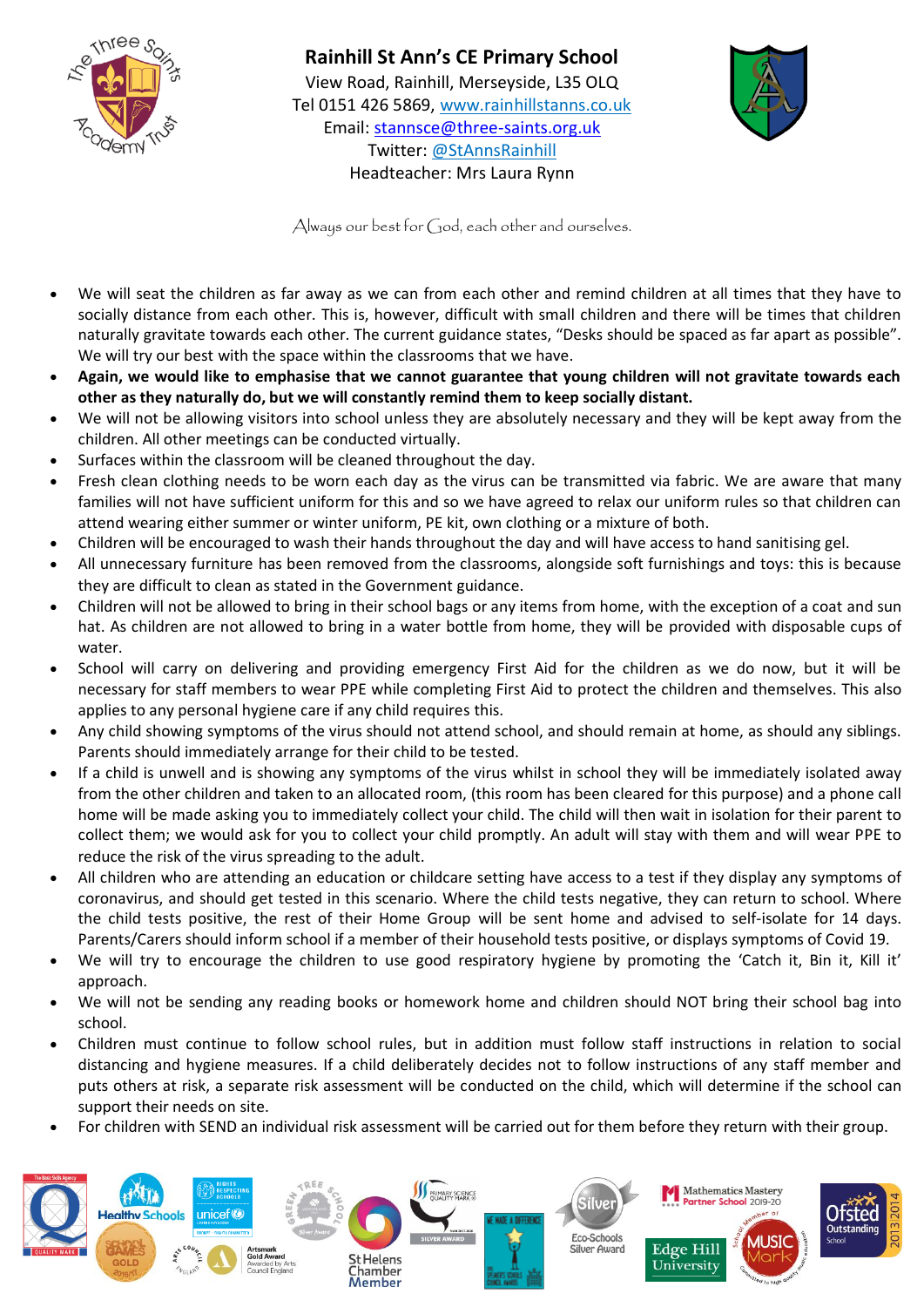



Always our best for  $\zeta_1$  od, each other and ourselves.

- We would request that parents and families adhere to all of the government's guidelines regarding social distancing, this will reduce the risk coming into school, this includes only one parents/ carer bringing their child to school each day.
- It is recommended where children can walk to and from school on their own, they should. Parents/ carers should make school aware if they would like their child to walk home from school. If your child had permission to walk home before the school closure this permission is still valid and children will continue to walk home from school. School must be notified of any new arrangements for children walking home. Parents/ carers can do this by emailing into the school office, stating their child's name, Home Learning Group and days that they would like their child to walk home.
- Children are only permitted to bring a mobile phone to school if they are walking to and from school unsupervised. They will keep their mobile phone on their person or on their desk, switched off, during the school day. School will not accept liability for loss or damage to the mobile phone. The same rules apply about not using mobile phones during the school day.
- We will continue to evaluate our risk assessment and it may be appropriate to shut parts of the school depending upon different circumstances - this may relate to the number of cases, staff absences, staff shortages and any other factors that may make it unsafe or unmanageable for all parts of the school to remain open. In some cases, it may be necessary to shut the school entirely.
- Attendance will no longer be flexible as it has been since the closure in March e.g. attend some days and not others, or arrive and leave at varying times each day. This is so that school can fulfil its safeguarding and attendance duties, comply with the government's protective measures about movement around and to and from the building, due to limited staffing capacity and because of the demand on schools to offer education rather than childcare moving forward.
- Before the children start, parents/ carers are expected to read and agree to the addendum to our Home School Agreement for parents. This will be sent to you in the form of a survey.
- Our children also have an addendum to their section of our Home School Agreement. This will be discussed with your child on their first day back in school and can be found on our school website.
- School has an addendum to our Relationships and Behaviour Policy which supports the wider opening of school. This should be read by parents/ carers and can be found on our school website.

## **Differences to the curriculum and the school day**

- Start times and finish times will vary from the normal school day.
- There will be no school assemblies.
- The day will be integrated with timetabled breaks for children to access outdoors play/learning.
- Our initial focus when children return is keeping safe, routines and hygiene, alongside their mental health and wellbeing.
- As children get used to their setting and new routines, they will start to access more structured learning with a strong focus on Mathematics and English.
- The children will work in one/ two books throughout the day or use worksheets. Whilst teachers will not be allowed to take books in for marking, they will give children verbal feedback about their work.
- Children will sit at their own desk and have their own resources.
- School dinners will start at different times through the school day to reduce the risk of unnecessary contact as far as practically possible. If you send your child in with a packed lunch, it must be entirely disposable. Children are not